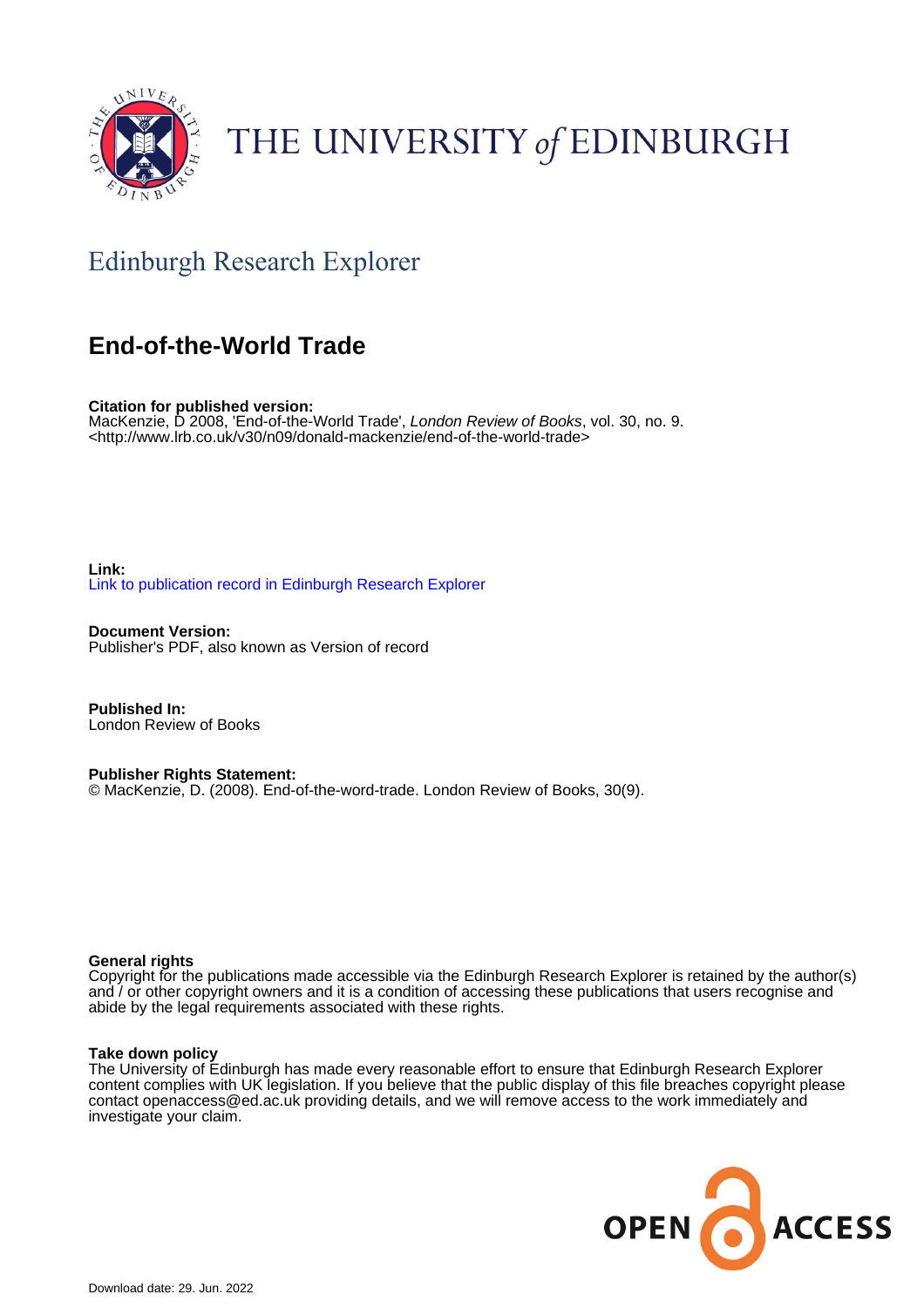# London Review of Books **End-of-the-World Trade**

## **Donald MacKenzie**

Last November, I spent several days in the skyscrapers of Canary Wharf, in banks' headquarters in the City and in the pale wood and glass of a hedge fund's St James's office trying to understand the credit crisis that had erupted over the previous four months. I became intrigued by an oddity that I came to think of as the end-of-the-world trade. The trade is the purchase of insurance against what would in effect be the failure of the modern capitalist system. It would take a cataclysm – around a third of the leading investment-grade corporations in Europe or half those in North America going bankrupt and defaulting on their debt – for the insurance to be paid out.

I asked one investment banker what might cause half of North America's top corporations to default. No ordinary economic recession or natural disaster short of an asteroid strike could do it: no hurricane, for example, and not even 'the big one', a catastrophic earthquake devastating California. All he could think of was 'a revolutionary Marxist government in Washington'. That's not a likely scenario, yet the cost of insuring against it had shot up tenfold. Normally one can buy \$10 million of end-of-the-world insurance for between two and three thousand dollars a year. By early last November, the prices quoted were between twenty and thirty thousand, and even then it was difficult to buy in quantity – at least, said the banker, 'not from anyone you trusted'.

Of course, the credit crisis has increased the risk of systemic economic failure. But the existence and rising price of the end-of-the-world trade indicate something beyond that. The crisis isn't just about the bursting of the US housing bubble and dodgy sub-prime lending. Nor is it merely a reflection of the perennial cycle in which greed trumps fear to create a euphoric disregard of risk, only for fear to reassert itself as the risk becomes too great. What is revealed by the end-of-the-world trade is that the current crisis concerns the collapse of public fact.

A price or an interest rate quoted by one person or firm to another and agreed between them is a private fact. That isn't good enough for many purposes. Even purely bilateral transactions are facilitated if there is a public fact, in this example a known and credible 'market price' or 'market interest rate', that can be consulted to check whether a quoted price or rate is fair. Trustworthy public estimates of borrowers' creditworthiness make debt markets far more liquid than they would be if borrowers' capacity to meet their obligations had to be investigated from scratch. Believable bank balance sheets encourage banks to lend to each other; it was the suspension of such lending that undid Northern Rock. As the American sociologists Bruce Carruthers and Arthur Stinchcombe pointed out in the journal *Theory and Society* in 1999, market liquidity – plentiful borrowing and lending, or buying and selling – 'is, among other things, an issue in the sociology of knowledge'. Believable market prices, valuations, credit ratings and balance sheets encourage lending, active trading, competition and keen pricing. If credibility is lost, then everyone becomes wary of lending, deals aren't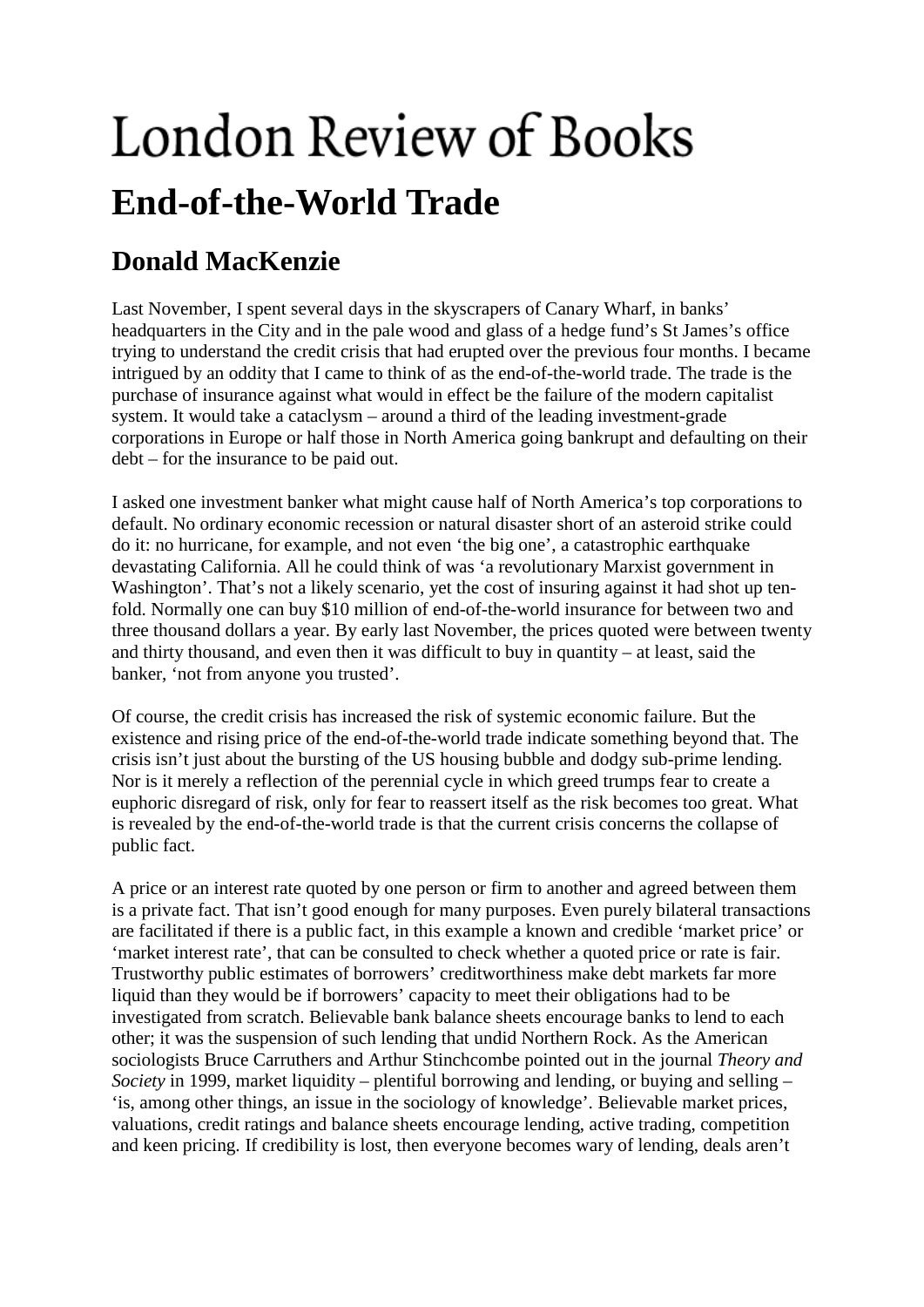done, and an increased proportion of sellers are the desperate, who have to accept fire-sale prices.

At the core of the current crisis is a set of mechanisms for the transfer of credit risk (the risk that borrowers default), in particular collateralised debt obligations (CDOs). The first CDOs were created in 1996-97 by banks that wished to pay others to take on the risks of the loans they had made. From 1999 onwards, CDOs were also pursued simply as money-making opportunities, and hedge funds as well as banks started to set them up.

CDOs come in many varieties, but one way for a bank or hedge fund to set one up is to create a separate legal entity known as a special purpose vehicle (typically registered in the Cayman Islands). The vehicle then buys assets such as corporate bonds, loans and bonds backed by mortgages, either from the parent bank – if, for example, the motive for the CDO is to reduce the risk of its loan portfolio – or on the open market.

To raise the money that's needed for these purchases and to create the opportunity for profit, the vehicle sells a hierarchically structured set of investments backed ('collateralised') by the pool of assets the CDO has bought. At the bottom of the hierarchy is the 'equity' tranche. Losses caused by default of the assets in the pool are absorbed in the first place by investors in this tranche, who in compensation receive the highest rates of return, often as high as 15- 20 per cent. Next in the hierarchy is the mezzanine tranche or tranches, the investors in which incur a loss only if defaults are sufficiently bad to wipe out the equity tranche completely. Above the mezzanine is the senior tranche, and above that the super-senior. Because the buffer of the equity and mezzanine tranches stand between it and any losses, the senior tranche is usually regarded as very safe (equivalent to a corporate bond with the highest rating, AAA), and super-senior as even safer than that. Correspondingly, investors in these tranches have to accept rates of return substantially lower than those in the equity and mezzanine tranches.

For a structure as complicated as a CDO to be attractive to investors, facts about it need to be created: ratings, crucially, awarded to its tranches by firms such as Standard & Poor's, Moody's and Fitch. Traditionally, the core business of these rating agencies is to grade bonds issued by corporations. They divide these between 'investment-grade' and 'speculative' (colloquially, 'junk'), and there are multiple categories indicating how high in investment grade, or how low in speculative grade, a bond is. Standard & Poor's, for example, has ten categories of investment grade, ranging from AAA down to BBB–. Recently, however, a large part of what rating agencies have done is to grade CDO tranches. Many investment institutions are strongly guided by ratings, and some are allowed to invest only in investmentgrade products. The success of CDOs has rested on the way they can be set so that the mezzanine and senior tranches can achieve investment-grade ratings while offering higher rates of return than equivalently rated corporate or government bonds.

To award a rating, or more generally to work out the value of a CDO, requires one to take three main things into account. First is the risk of default on each of the debt instruments in the asset pool. Past data are useful here – the rating agencies have kept records of corporate defaults for decades – and the market's current view of such risk can be worked out, either from the yield of the bond involved (a risky bond has to offer a higher yield before investors will buy it) or from the cost of credit default swaps. Like CDOs, these swaps are 'credit derivatives' – products built on the underlying market for bonds and loans – and they too have grown rapidly over the past decade. They are insurance, essentially, against the risk of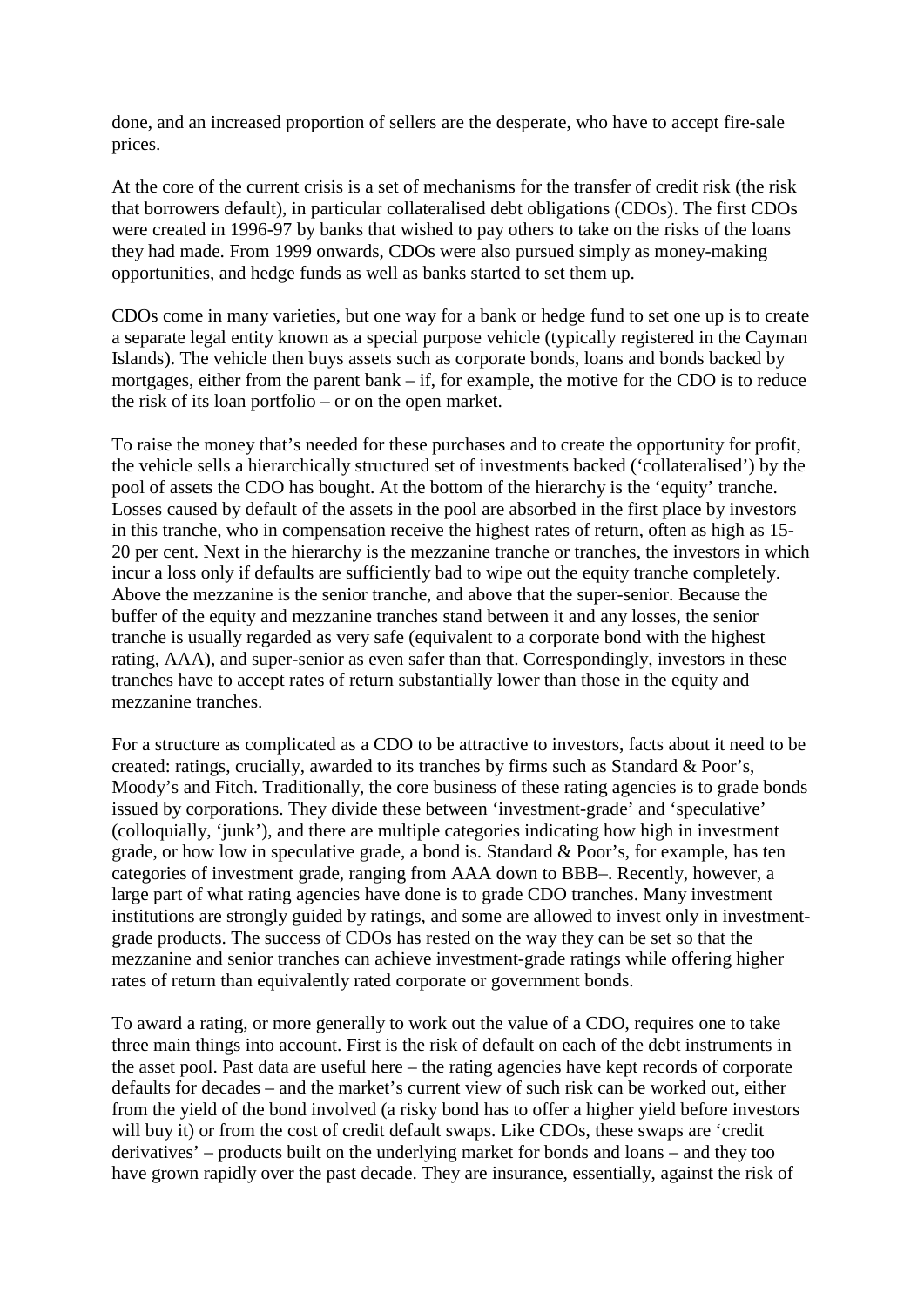an individual company defaulting. Under normal circumstances, credit default swaps are actively traded (far more often than a company's underlying bonds or loans), and thus have a credible market price.

A second issue is 'recovery rates': the amounts that creditors will get back when borrowers default. Though these rates vary, it's common in CDO valuation simply to assume a recovery rate of 40 per cent. Third, one needs to take into account the extent to which defaults by different borrowers are likely to cluster. Some defaults are the result of idiosyncratic problems causing the bankruptcy of a single corporation, but others reflect systemic factors such as poor conditions in the economy as a whole. If the latter, then one corporation's default is likely to be accompanied by others.

The extent to which default risks are linked is known in the world of credit derivatives as 'correlation'. If correlation is low, defaults aren't likely to cluster much, and only the equity tranche of a typical CDO would normally be thought of as carrying significant risk of loss. If, on the other hand, correlation is high and defaults tend to come in clumps, then the mezzanine and conceivably even the senior tranches can be hit.

Correlation is by far the trickiest issue in valuing a CDO. Indeed, it is difficult to be precise about what correlation actually means: in practice, its determination is a task of mathematical modelling. Over the past ten years, a model known as the 'single-factor Gaussian copula' has become standard. 'Single-factor' means that the degree of correlation is assumed to reflect the varying extent to which fortunes of each debt-issuer depend on a single underlying variable, which one can interpret as the health of the economy. 'Copula' indicates that the mathematical issue being addressed is the connectedness of default risks, and 'Gaussian' refers to the use of a multi-dimensional variant of the statistician's standard bell-shaped curve to model this connectedness.

The single-factor Gaussian copula is far from perfect: even before the crisis hit, I wasn't able to get a single insider to express complete confidence in it. Nevertheless, it became a market Esperanto, allowing people in different institutions to discuss CDO valuation in a mutually intelligible way. But having a standard model is only part of the task of understanding correlation. Historical data are much less useful here. Defaults are rare events, and producing a plausible statistical estimate of the extent of the correlation between, say, the risk of default by Ford and by General Motors is difficult or impossible. So as CDOs gained popularity in the late 1990s and early years of this decade, often the best one could do was simply to employ a uniform, standard figure such as 30 per cent correlation, or use the correlation between two corporations' stock prices as a proxy for their default correlations.

However imperfect the modelling of CDOs was, the results were regarded by the rating agencies as facts solid enough to allow them to grade CDO tranches. Indeed, the agencies made the models they used public knowledge in the credit markets: Standard & Poor's, for example, was prepared to supply participants with copies of its 'CDO Evaluator' software package. A bank or hedge fund setting up a standard CDO could therefore be confident of the ratings it would achieve. Creators of CDOs liked that it was then possible to offer attractive returns to investors – which are normally banks, hedge funds, insurance companies, pension funds and the like, not private individuals – while retaining enough of the cash-flow from the asset pool to make the effort worthwhile. As markets recovered from the bursting of the dotcom and telecom bubble in 2000-2, the returns from traditional assets – including the premium for holding risky assets – fell sharply. (The effectiveness of CDOs and other credit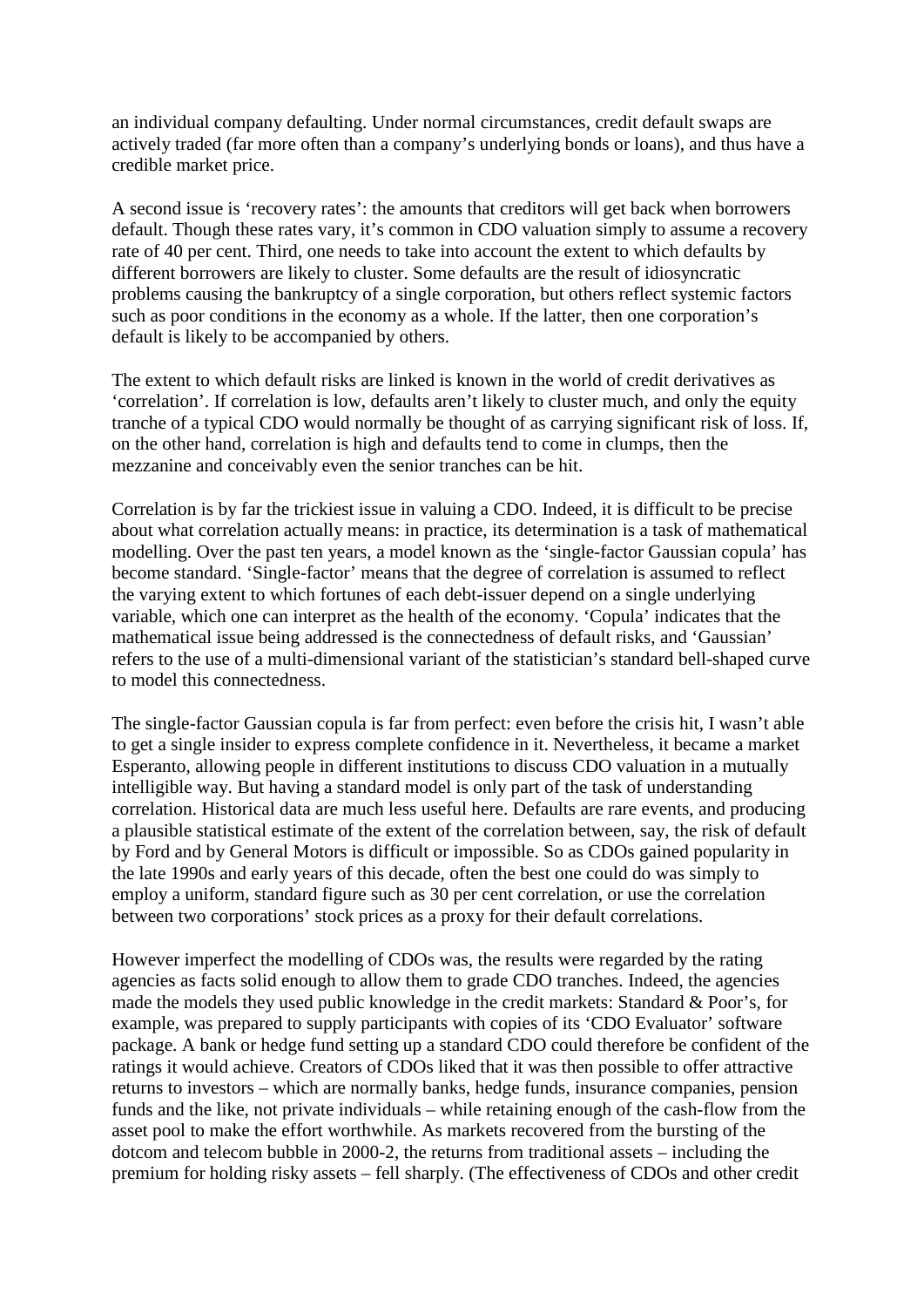derivatives in allowing banks to shed credit risk meant that they generally survived the end of the bubble without significant financial distress.) By early 2007, market conditions had been benign for nearly five years, and central bankers were beginning to talk of the 'Great Stability'. In it, CDOs flourished.

Ratings aside, however, the world of CDOs remained primarily one of private facts. Each CDO is normally different from every other, and the prices at which tranches are sold to investors are not usually publicly known. So credible market prices did not exist. The problem was compounded by one of the repercussions of the Enron scandal. A trader who has done a derivatives deal wants to be able to 'book' the profits immediately, in other words have them recognised straightaway in his employer's accounts and thus in the bonus that he is awarded that year. Enron and its traders had been doing this on the basis of questionable assumptions, and accounting regulators and auditors – the latter mindful of the way in which the giant auditing firm Arthur Andersen collapsed having been prosecuted for its role in the Enron episode – began to clamp down, insisting on the use of facts (observable market values) rather than mere assumptions in 'booking' derivatives. That credit correlation was not observable thus became much more of a problem.

From 2003 to 2004, however, the leading dealers in the credit-derivatives market set up factgenerating mechanisms that alleviated these difficulties: credit indices. These resemble CDOs, but do not involve the purchase of assets and, crucially, are standard in their construction. For example, the European and the North American investment-grade indices (the iTraxx and CDX IG) cover set lists of 125 investment-grade corporations. In the terminology of the market, you can 'buy protection' or 'sell protection' on either an index as a whole or on standard tranches of it. A protection seller receives fees from the buyer, but has to pay out if one or more defaults hit the index or tranche in question.

The fluctuating price of protection on an index as a whole, which is publicly known, provides a snapshot of market perceptions of credit conditions, while the trading of index tranches made correlation into something apparently observable and even tradeable. The Gaussian copula or a similar model can be applied 'backwards' to work out the level of correlation implied by the cost of protection on a tranche, which again is publicly known. That helped to satisfy auditors and to facilitate the booking of profits. A new breed of 'correlation traders' emerged, who trade index tranches as a way of taking a position on shifts in credit correlation.

Indices and other tranches quickly became a huge-volume, liquid market. They facilitated the creation not just of standard CDOs but of bespoke products such as CDO-like structures that consist only of mezzanine tranches (which offer combinations of returns and ratings that many investors found especially attractive). Products of this kind leave their creators heavily exposed to changes in credit-market conditions, but the index market permitted them to hedge (that is, offset) this exposure.

All this activity explains the attractiveness of the end-of-the-world trade. The trade is the buying and selling of protection on the safest, super-senior tranches of the investment-grade indices. No one buys protection on these tranches because they are looking for a big pay-out if capitalism crumbles: if nothing else, they have no reason to expect that the institution that sold them protection would survive the carnage and be able to make the pay-out. Instead, they are looking to hedge their exposure to movements in the credit market, especially in correlation. Traders need to demonstrate they've done this before they're allowed to book the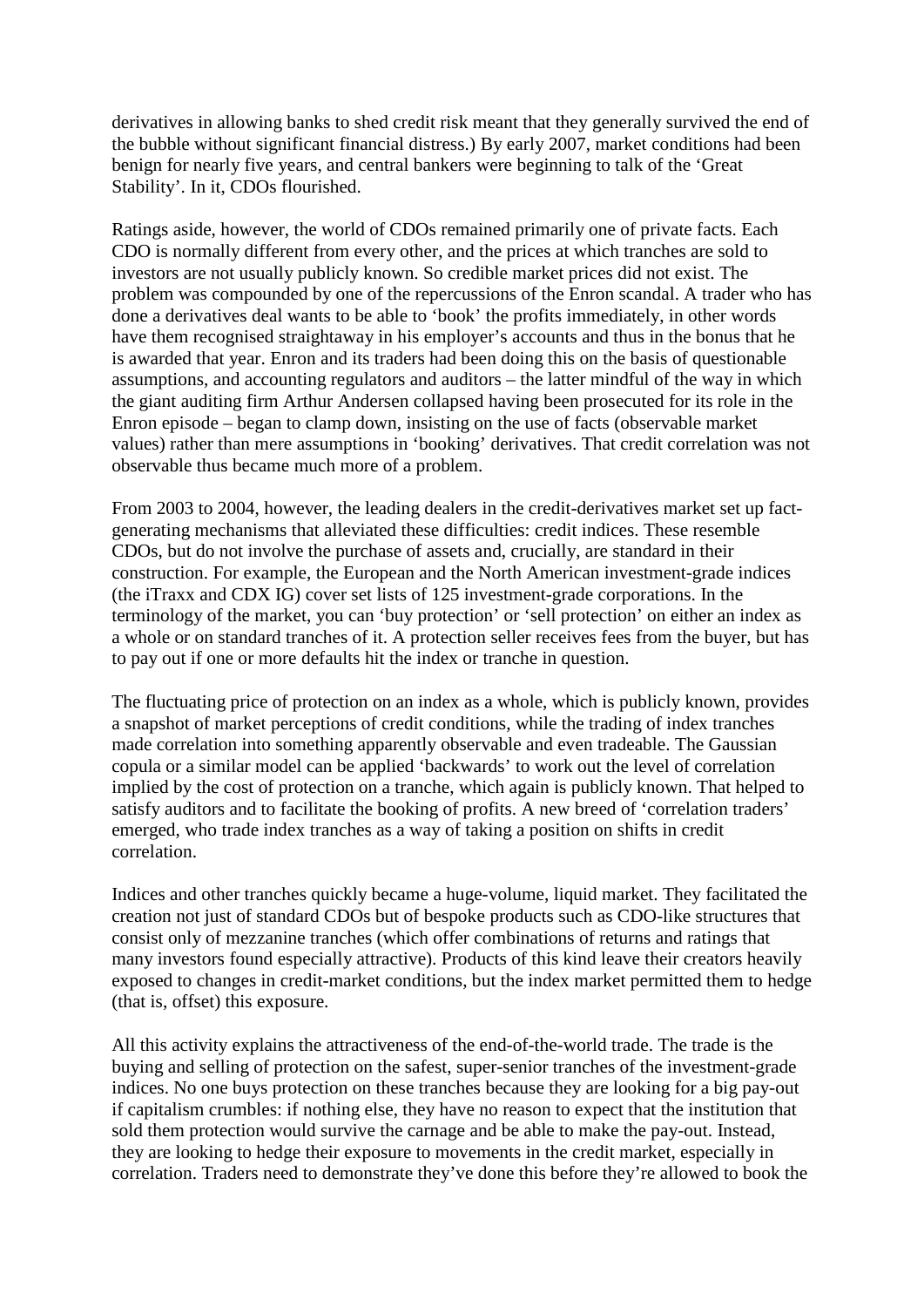profits on their deals, so from their viewpoint it's worth buying protection, for example from 'monolines' (bond insurers), even if the latter would almost certainly be insolvent well before any pay-out on the protection was due.

With problems such as the non-observability of correlation apparently adequately solved by the development of indices, the credit-derivatives market, which emerged little more than a decade ago, had grown by June 2007 to an aggregate total of outstanding contracts of \$51 trillion, the equivalent of \$7,700 for every person on the planet. It is perhaps the most sophisticated sector of the global financial markets, and a fertile source of employment for mathematicians, whose skills are needed to develop models better than the single-factor Gaussian copula.

The credit market is also one of the most computationally intensive activities in the modern world. An investment bank with a big presence in the market will have thousands of positions in credit default swaps, CDOs, indices and similar products. The calculations needed to understand and hedge the exposure of this portfolio to market movements are run, often overnight, on grids of several hundred interconnected computers. The banks' modellers would love to add as many extra computers as possible to the grids, but often they can't do so because of the limits imposed by the capacity of air-conditioning systems to remove heat from computer rooms. In the City, the strain put on electricity-supply networks can also be a problem. Those who sell computer hardware to investment banks are now sharply aware that 'performance per watt' is part of what they have to deliver.

The boom in credit derivatives had wider effects, in particular increasing the appetite for lowgrade debt. A typical CDO, if it is to offer an attractive enough return to investors, has either to purchase risky (and thus high-yielding) bonds or loans in significant quantity, or to sell protection on such bonds and loans via credit default swaps. This fuelled the growth in private equity groups, which buy companies by borrowing very heavily, often by issuing large quantities of bonds. Because of the riskiness of heavily-indebted enterprises these bonds can achieve only junk ratings, but were attractive nonetheless to the creators of CDOs.

Fatally, the demand for risky debt – which arose not just from CDOs, but from the sharply reduced returns available from safer assets more generally – also encompassed bonds based on sub-prime mortgages: home loans that are risky, usually because the borrower has a blemished credit record, but also because the loan-to-value or loan-to-income ratio is high, documentation is poor, or it's a buy-to-let purchase or second mortgage. It is now well known that problems in the US sub-prime sector caused the credit market to turn in summer 2007 from boom to crisis.

It is important, however, to keep a sense of scale. Last autumn, the Bank of England calculated that bonds backed by US sub-prime mortgages totalled \$0.7 trillion. That's a lot of money, but it makes up only 2.5 per cent of the total value of non-governmental bonds and corporate loans outstanding worldwide. Sub-prime's \$0.7 trillion is, for example, dwarfed by the \$11 trillion corporate bond market, of which \$10.2 trillion is investment grade. Indeed, what is perhaps most striking about the credit crisis is that corporations outside the financial sector have remained generally in robust economic health, with bankruptcies and thus default rates at historic lows. Not a single investment-grade corporation has defaulted recently, and there haven't even been any recent large-scale speculative-grade corporate defaults.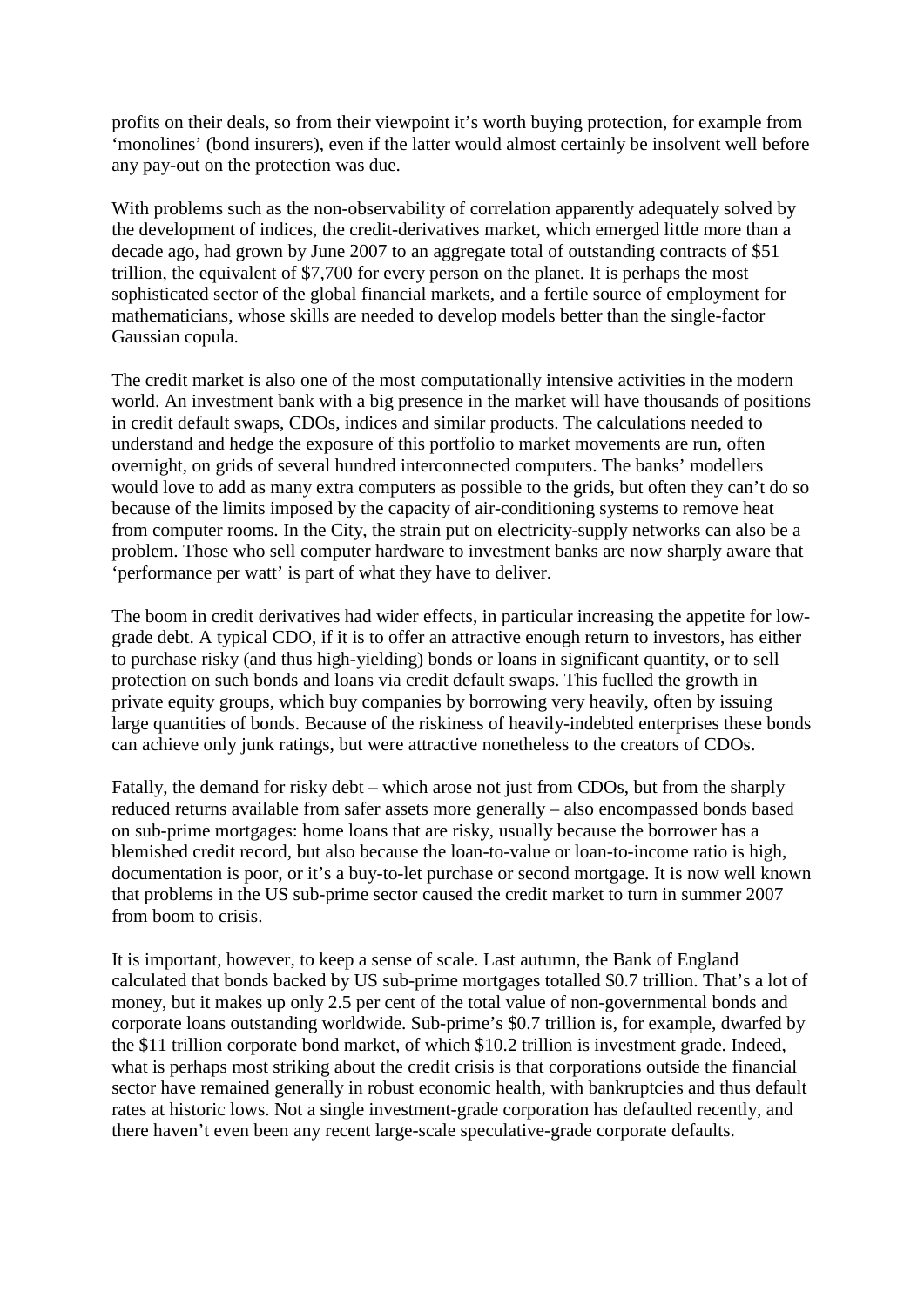Problems spilled over from sub-prime to sectors that hadn't been experiencing financial distress in good part because of damage to the credit market's fact-generating mechanisms. The rating agencies had graded products underpinned by sub-prime mortgages on the basis of previous experience of default rates and of the proceeds of the sale of repossessed properties, but had failed to take into account the effects of the bubble in housing prices in the US, the way in which the growth of mechanisms for transferring credit risk and the increased appetite for risky debt had altered the US mortgage market. Predatory and irresponsible lending by commission-hungry brokers had been encouraged by the way in which even the riskiest mortgages could so easily be packaged and sold on, leaving the original mortgage-lender free of losses in the event of default. Mortgage-backed products that the rating agencies had ranked as investment-grade started to incur major losses, and the agencies had to revise many ratings sharply downwards. To take an extreme but not wholly untypical case, Moody's downgraded the top tranche of one mortgage-backed CDO by 14 notches. When it was issued in April last year the tranche was rated Aaa, the top of investment grade; by November, it was rated B2, well down in junk.

The rating agencies are businesses, and the issuers of debt instruments pay the agencies to rate them. The potential conflict of interest has always been there, even in the days when the agencies mainly graded bonds, which generally they did quite sensibly. However, the way in which the crisis has thrust the conflict into the public eye has further threatened the credibility of ratings. 'In today's market, you really can't trust any ratings,' one moneymarket fund manager told *Bloomberg Markets* in October 2007. She was far from alone in that verdict, and the result was cognitive contagion. Most investors' 'knowledge' of the properties of CDOs and other structured products had been based chiefly on ratings, and the loss of confidence in them affected all such products, not just those based on sub-prime mortgages. Since last summer, it has been just about impossible to set up a new CDO.

Even more damagingly, the credit world's existing special purpose vehicles have found it harder and harder to obtain funds from the source that usually sustains them, the sale of 'commercial paper' (short-term debt). Consequently, some vehicles have had to sell assets – not just mortgage-backed securities, but corporate loans and corporate bonds – to raise cash.

The result of such forced selling, and the unwinding of positions in other sectors of the credit derivatives market, has been a sharply increased demand for protection, and muchdiminished willingness to sell it. As a result, the cost of protection has soared across all sectors of the credit market. The safest instruments have been affected as well as the riskiest ones, paradoxically sometimes to an even greater degree. For example, the returns from holding safe assets or selling protection on the safest index tranches were in the recent past paltry, so it was common for hedge funds and other market participants to finance such positions by borrowing, or by multiplying returns (and also potential losses) in other ways; this is called 'leverage'. A popular product, for example, has been 'leveraged super-senior', investors in which sell end-of-the-world insurance, but with returns and risks multiplied by about ten.

If you're levered up, even relatively modest market movements can force you to liquidate your positions in a hurry to stop your losses becoming catastrophic. Leveraged super-senior and similar products, for example, typically have specified 'unwind points': thresholds, such as loss levels, at which the deal has to be unwound by buying protection equivalent to the protection one has sold. With what Jon Gregory of Barclays Capital estimates in *Risk*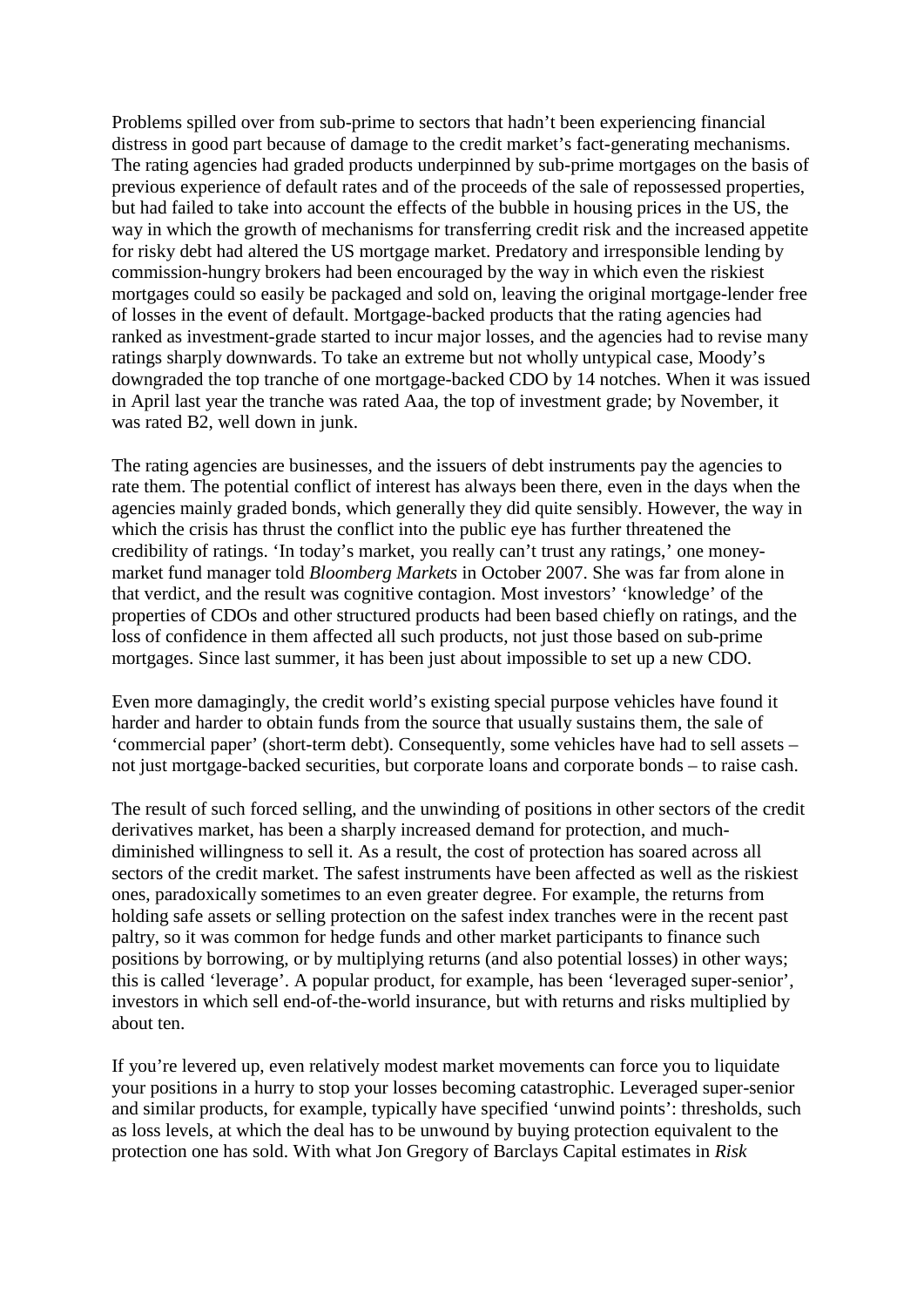magazine to be around \$100 billion of leveraged super-senior protection having been sold, even the fear of approaching unwind points can be deeply disturbing to the markets.

Processes of this kind – changes internal to the world of credit derivatives, not in the level of the risks being insured against – have meant that investment-grade indices sometimes move by up to 20 per cent in a single day. At times, the price of end-of-the-world insurance has corresponded to utterly implausible correlation levels in excess of 90 per cent: meaning, in effect, that if one investment-grade corporation were to default, almost all of them would.

Why aren't such mispricings being corrected by savvy investors, eager to seize the opportunities for profit they create? Why, for example, have people not been selling end-ofthe-world insurance when the returns from doing so have jumped ten-fold while the risk of having to pay out remains small? A crucial part of the answer is that, paradoxically, a factgenerating mechanism is blocking the restoration of fact. The mechanism is 'marking-tomarket', the compulsory revaluation of portfolios as market prices fluctuate. Its motivation is entirely sensible: for example, when regulators insist that banks mark-to-market, it should force them to disclose losses to their investors and creditors.

Unfortunately, however, marking-to-market makes market participants extremely sensitive to short-term price fluctuations. To sell end-of-the-world insurance, for example, is almost certainly an excellent long-term bet, but traders don't do it because of the fear that in the short run its price may increase even further, causing a mark-to-market loss. Although it would be a paper loss, it would have real consequences, damaging your bank's balance sheet and profits, threatening your bonus, and typically forcing you to transfer valuable collateral to the custody of the buyer of the insurance.

Over recent months, banks have frequently been accused of hiding their credit losses. The truth is scarier: such losses are extremely hard to measure credibly. Marking-to-market requires that there be plausible market prices to use in valuing a portfolio. But the issuing of CDOs has effectively stopped, liquidity has dried up in large sectors of the credit default swap market, and the credibility of the cost of protection in the index market has been damaged by processes of the kind I've been discussing.

How, for example, can one value a portfolio of mortgage-backed securities when trading in those securities has ceased? It has become common to use a set of credit indices, the ABX-HE (Asset Backed, Home Equity), as a proxy for the underlying mortgage market, which is now too illiquid for prices in it to be credible. However, the ABX-HE is itself affected by the processes that have undermined the robustness of the apparent facts produced by other sectors of the index market; in particular, the large demand for protection and reduced supply of it may mean the indices have often painted too uniformly dire a picture of the prospects for mortgage-backed securities. One trader told the *Financial Times* in April that the liquidity of the indices had become very poor: 'Trading is mostly happening on interdealer screens between eight or ten guys, and this means that prices can move wildly on very light volume.' Yet because the level of the ABX-HE indices is used by banks' accountants and auditors to value their multi-billion dollar portfolios of mortgage-backed securities, this esoteric market has considerable effects, since low valuations weaken banks' balance sheets, curtailing their capacity to lend and thus damaging the wider economy.

Josef Ackermann, the head of Deutsche Bank, has caused a stir by admitting 'I no longer believe in the market's self-healing power.' The state has had to stand between the market